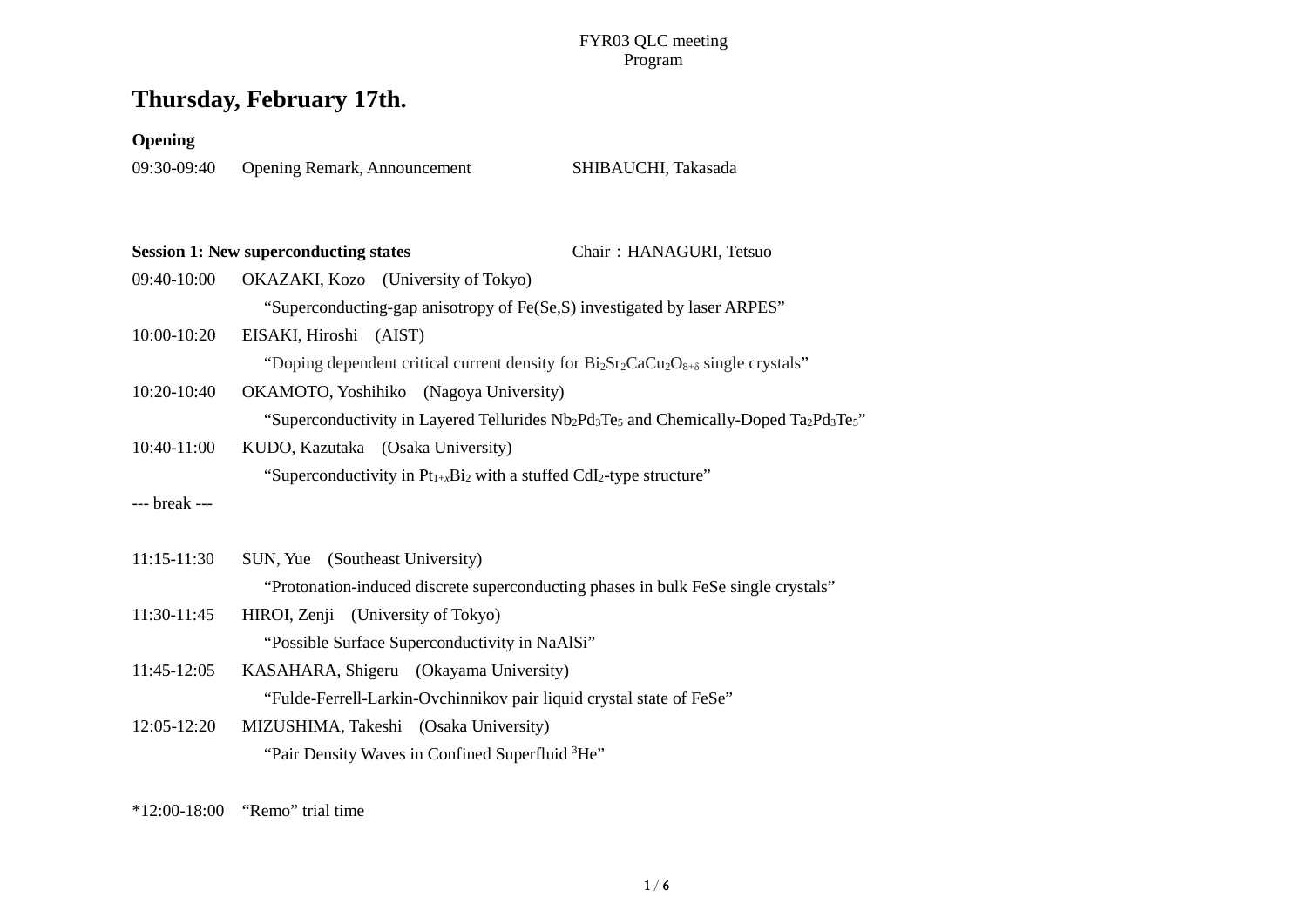|                 | <b>Session 2: Microscopy, Spectroscopy</b><br>Chair: KASAHARA, Shigeru                                     |  |
|-----------------|------------------------------------------------------------------------------------------------------------|--|
| 13:30-13:50     | HANAGURI, Tetsuo (RIKEN)                                                                                   |  |
|                 | "Quantum liquid crystals investigated by spectroscopic imaging scanning tunneling microscopy"              |  |
| 13:50-14:10     | HIRORI, Hideki (Kyoto University)                                                                          |  |
|                 | "Applications of high-field THz pulse to time-resolved STM"                                                |  |
| 14:10-14:30     | TODA, Yasunori (Hokkaido University)                                                                       |  |
|                 | "Coherent quench spectroscopy of superconductors using topological lightwaves"                             |  |
| 14:30-14:45     | ITOH, Hirotake (Tohoku University)                                                                         |  |
|                 | "Ultrafast photocontrol of short- and long-range charge correlations in organic electronic ferroelectrics" |  |
| 14:45-15:05     | WADATI, Hiroki (University of Hyogo)                                                                       |  |
|                 | "Ultrafast demagnetization in ferromagnetic thin films observed by time-resolved microscopy"               |  |
| 15:05-15:25     | KIMURA, Tsuyoshi (University of Tokyo)                                                                     |  |
|                 | "Visualization of ferroic domains by linear optical effects"                                               |  |
| $15.25 - 15.45$ | KOBAYASHI Kensuke (University of Tokyo)                                                                    |  |

15:25-15:45 KOBAYASHI, Kensuke (University of Tokyo) "Development of Quantum Spin Microscope"

### **Session 3: Superconductivity & theory** Chair:EISAKI, Hiroshi

- 16:10-16:25 NOJIMA, Tsutomu (Tohoku University) "Nonreciprocal transport and two-fold symmetric superconductivity in electrostatically doped SrTiO3"
- 16:25-16:40 YANASE, Youichi (Kyoto University) "Nonreciprocal responses in superconductors: diode effect, Meissner effect, and nonlinear optics"
- 16:40-17:00 ARITA, Ryotaro (University of Tokyo / RIKEN) "Hyperuniform electron distributions in quasicrystal"
- 17:00-17:20 IKEDA, Hiroaki (Ritsumeikan University) "Progress in the first-principles calculations---crystal field level and Fermi surface"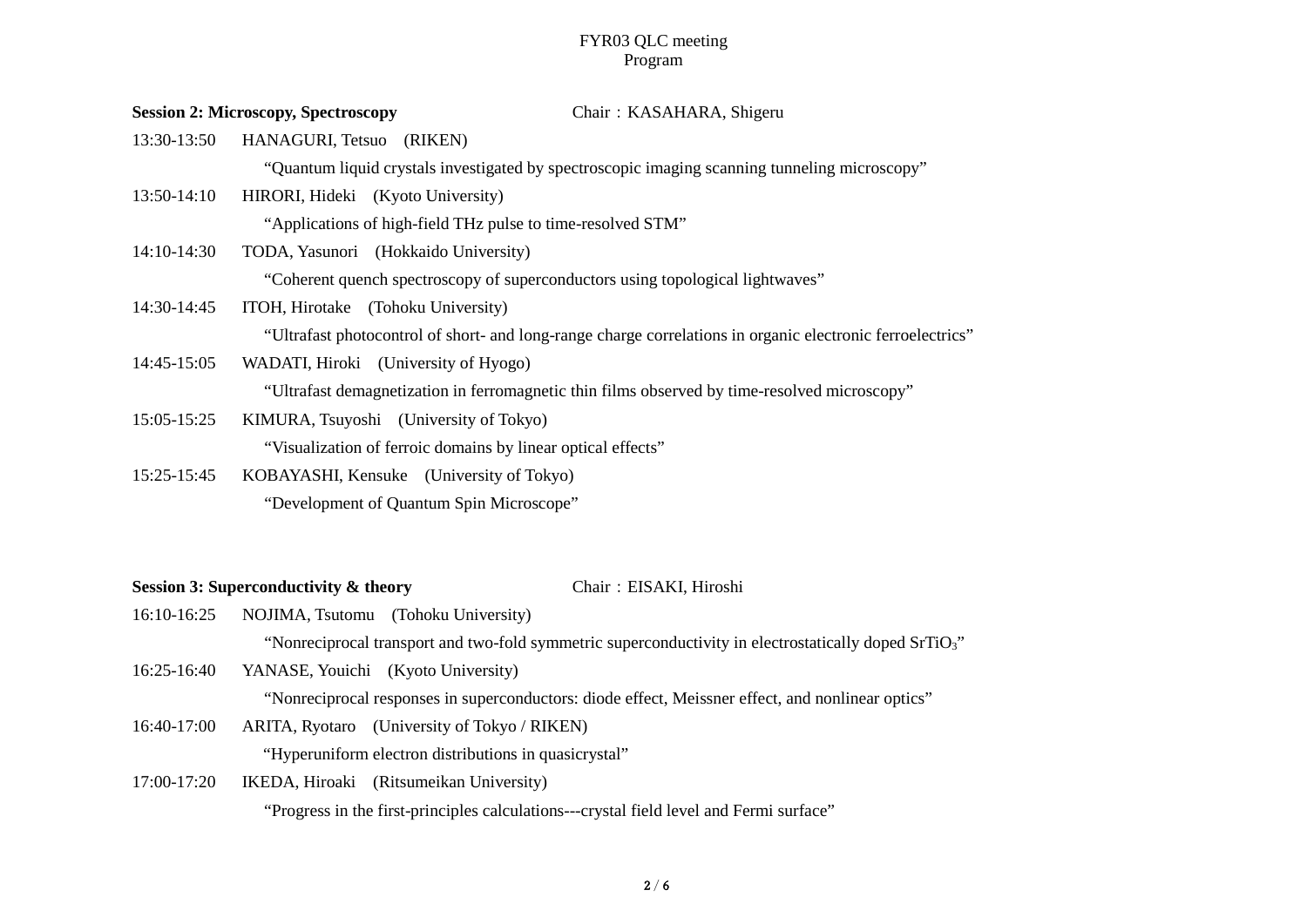- 17:20-17:40 SATO, Masahiro (Ibaraki University) "Control of spin current with heat and light"
- 17:40-17:55 AKAGI, Yutaka (University of Tokyo) "Spin nematic Skyrmions in quantum magnets"
- 17:55-18:10 ADACHI, Tadashi (Sophia University) "μSR Study of the Relationship between the Magnetism, Superconductivity, Electronic Nematicity in Iron-Chalcogenide Thin Films"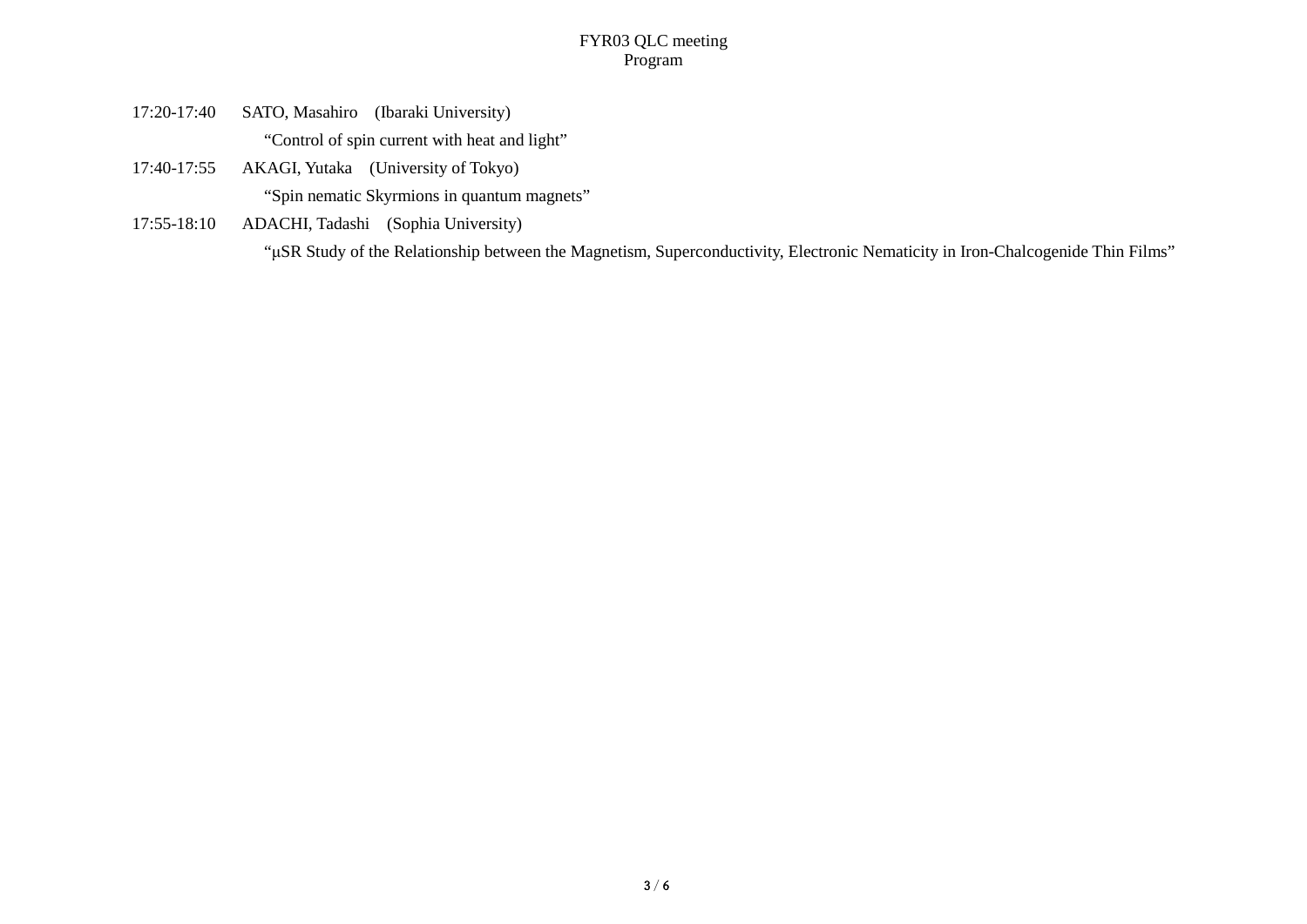## **Friday, February 18th.**

Poster Session **Poster Session Chair: KIMURA, Tsuyoshi** 

08:30- "Remo" venue open

09:00- 1 min. Preview, using "Zoom"

10:20-12:20 Poster Presentation, using "Remo"  $10:20-11:20 = \text{core time}$  for  $\underline{\text{odd}}$  poster numbers 11:20-12:20 = core time for **even** poster numbers

|             | Session 4: Spin liquid, Kitaev<br>Chair: OHGUSHI, Kenya                                     |
|-------------|---------------------------------------------------------------------------------------------|
| 13:30-13:50 | SHIBAUCHI, Takasada<br>(University of Tokyo)                                                |
|             | "Field-angle dependence of Majorana gap in a Kitaev spin liquid"                            |
| 13:50-14:10 | SATO, Taku J (Tohoku University)                                                            |
|             | "Neutron Scattering study on magnetic structure and excitations in $RuX_3$ ( $X = Br$ , I)" |
| 14:10-14:30 | SHANNON, Nic (OIST)                                                                         |
|             | "Connections between quantum spin liquids and quantum liquid crystals"                      |
| 14:30-14:50 | SHIMIZU, Yasuhiro (Nagoya University)                                                       |
|             | "Anisotropic excitation in Kitaev quantum spin liquid candidates"                           |
| 14:50-15:05 | SASAKI, Takahiko (Tohoku University)                                                        |
|             | "Inelastic neutron scattering experiments of quantum spin liquid molecular material"        |
| 15:05-15:20 | INOUE, Hisashi (AIST)                                                                       |
|             | "Tunneling spectroscopy of thin film antiferromagnetic kagome metal"                        |
| 15:20-15:40 | KONTANI, Hiroshi (Nagoya University)                                                        |
|             | "Novel QLC states in Fe-based SCs, kagome metals, and magic angle twisted bilayer gr        |
|             |                                                                                             |

graphene"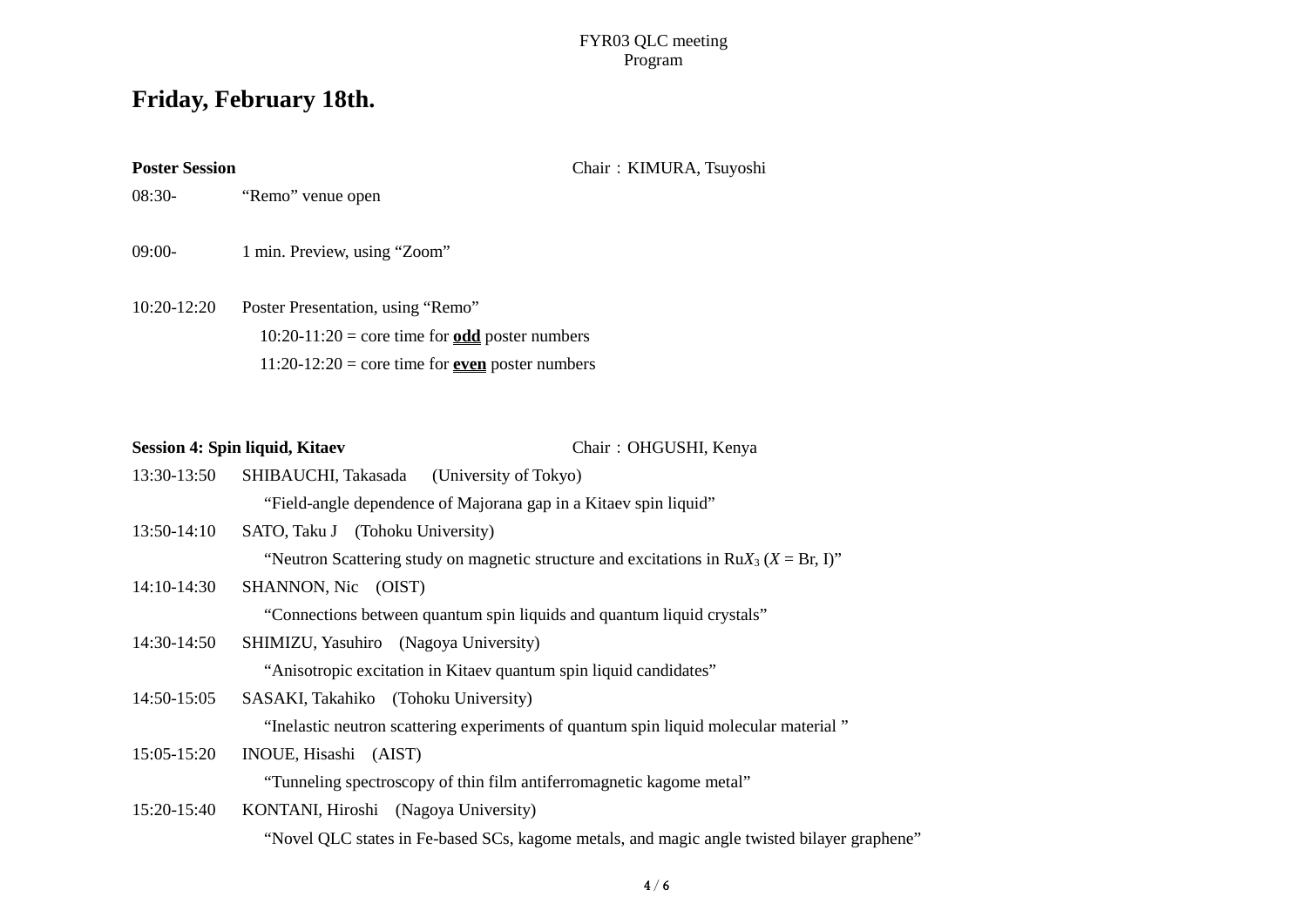|             | <b>Session 5: Thermal &amp; elastic properties</b><br>Chair: SATO, Taku J                                        |
|-------------|------------------------------------------------------------------------------------------------------------------|
| 16:00-16:20 | SHIMAKAWA, Yuichi (Kyoto University)                                                                             |
|             | "Giant entropy changes by charge transitions in oxides"                                                          |
| 16:20-16:40 | OHGUSHI, Kenya (Tohoku University)                                                                               |
|             | "Piezomagnetic Effect in Magnetic-multipole Order"                                                               |
| 16:40-16:55 | SHIOMI, Yuki (University of Tokyo)                                                                               |
|             | "Magnetic field dependence of piezoelectric effect in magnetite"                                                 |
| 16:55-17:10 | KAWASAKI, Takeshi (Nagoya University)                                                                            |
|             | "Emergent elasticity and topological phase transitions controlled via molecular chirality and steric anisotropy" |
| 17:10-17:25 | YONEZAWA, Shingo (Kyoto University)                                                                              |
|             | "Spontaneous strain measurements of quantum liquid crystals using fiber Bragg grating"                           |
| 17:25-17:40 | HOSOI, Suguru (Osaka University)                                                                                 |
|             | "Elastoresistance in the Semimetal Bismuth"                                                                      |
| 17:40-17:55 | MATSUNO, Jobu (Osaka University)                                                                                 |

"Spin-orbit torque generation in CoFeB-epitaxial SrIrO<sub>3</sub> bilayers"